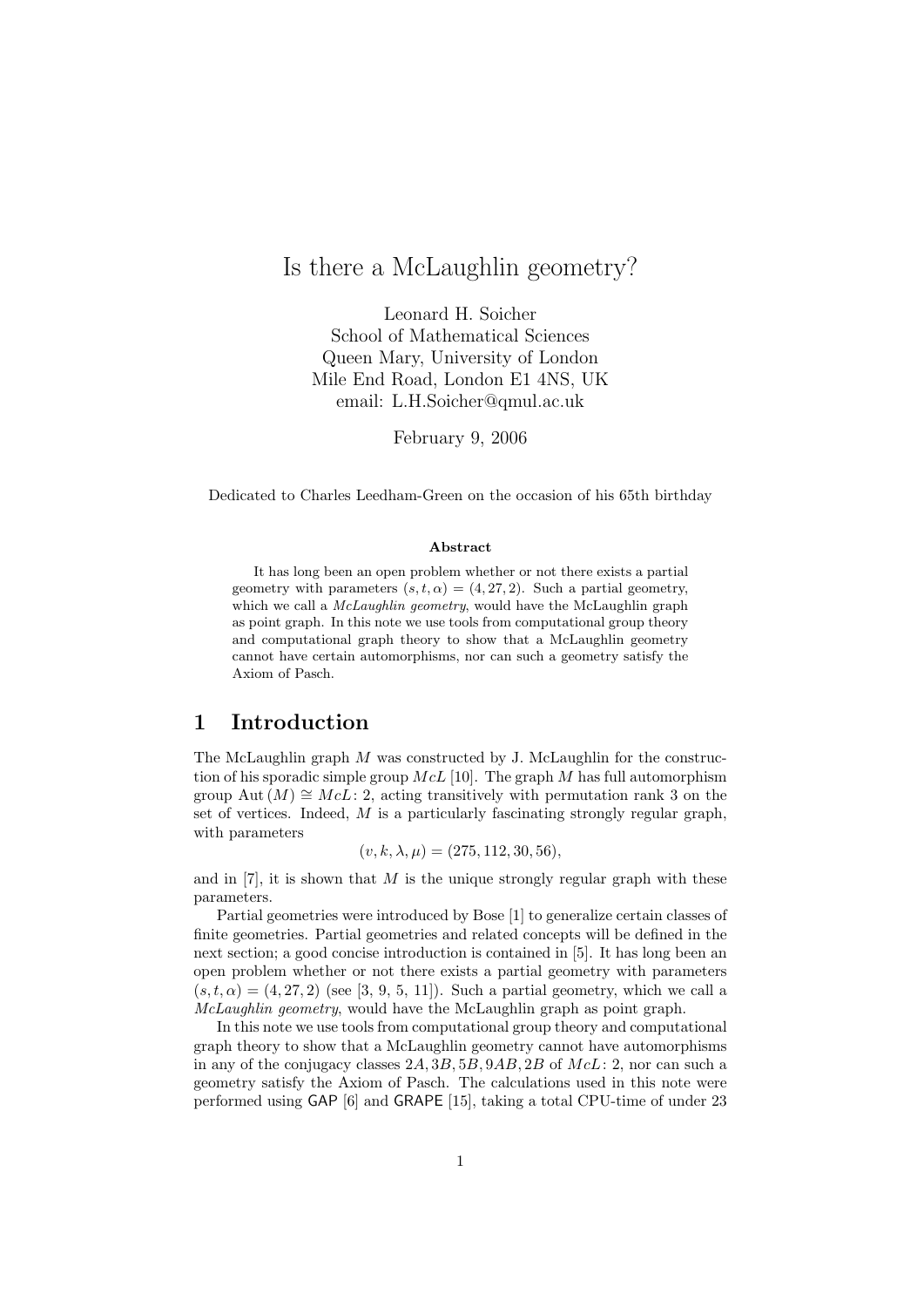seconds on a 2.4 GHz PC running Linux. For the interested reader, a log-file of these calculations is available on the internet [16].

Combining the results of this note with those of Mathon [11], we deduce that the automorphism group of a McLaughlin geometry has order dividing 3, and we are led to conjecture (like some others) that there is no McLaughlin geometry. If this is so, then M would be a pseudogeometric  $(s, t, \alpha)$ -graph attaining equality in the Krein bound,  $(s+1-2\alpha)t \leq (s-1)(s+1-\alpha)^2$ , but M would not be geometric, and the existence of such a graph would answer a long-standing question [3, Question 7.10]. However, we believe that determining whether or not there is a McLaughlin geometry remains a very difficult problem.

Throughout this note, we use ATLAS [4] notation for group structures and conjugacy classes.

## 2 Partial linear spaces, graphs and partial geometries

Let s and t be positive integers. A partial linear space with parameters  $(s, t)$ , or a pls $(s, t)$ , is an ordered pair  $(P, \mathcal{L})$ , where P is a non-empty set (of *points*) and  $\mathcal L$  is a nonempty set of  $(s + 1)$ -subsets of P (called *lines*), such that every point is in exactly  $t + 1$  lines, and every pair of distinct points are on at most one line (and so every pair of distinct lines meet in at most one point). The point *graph* of a partial linear space  $(P, \mathcal{L})$  is the graph with vertex-set P where two points are joined by an edge if and only if they are distinct and on a common line. Two partial linear spaces  $(P, \mathcal{L})$  and  $(P', \mathcal{L}')$  are *isomorphic* if there is a bijection  $\phi: P \to P'$  such that  $\phi(\mathcal{L}) = \mathcal{L}'$ . An *automorphism* of a partial linear space is an isomorphism onto itself. The set of all automorphisms of a partial linear space S forms a group, the *automorphism group* Aut  $(S)$  of S. Since any automorphism of  $\mathcal S$  permutes its points and preserves the property of two points being distinct and on a common line, we see that  $Aut(S)$  is a subgroup of the automorphism group of the point graph of  $\mathcal{S}$ .

Instead of starting with a partial linear space, we may start with a regular (simple) graph  $\Gamma = (V, E)$  of degree  $s(t + 1)$  and ask whether it is the point graph of some  $pls(s, t)$ , or more generally, we may wish to determine all  $pls(s, t)$ , up to isomorphism, having  $\Gamma$  as point graph. Now such a  $\Gamma$  is the point graph of a pls $(s, t)$  if and only if there is a set C of  $(s + 1)$ -cliques of Γ forming a spread of E (*i.e.* every edge of  $\Gamma$  is contained in exactly one element of C), in which case  $(V, \mathcal{C})$  is a pls $(s, t)$  with point graph Γ. Indeed, it is not difficult to see that (the line sets of) a transversal of the isomorphism classes of the  $pls(s, t)$  with point graph  $\Gamma$  is given by a transversal of the Aut  $(\Gamma)$ -orbits on the set of all sets C of  $(s + 1)$ -cliques such that C is a spread of E. Of course such spreads need not exist; it may even be that  $\Gamma$  contains no  $(s + 1)$ -clique.

For positive integers s, t,  $\alpha$ , a partial geometry with parameters  $(s, t, \alpha)$ , or a  $pg(s, t, \alpha)$ , is a pls $(s, t)$  for which every line L and every point p not on L, there are exactly  $\alpha$  lines through p meeting L. It is well-known that a pg $(s, t, \alpha)$  has a strongly regular point graph, with parameters

$$
((s+1)(st+\alpha)/\alpha, s(t+1), s-1+t(\alpha-1), (t+1)\alpha)
$$
 (1)

(see [1]). A strongly regular graph with parameters of the form (1), with  $1 \leq s, t$ and  $1 \leq \alpha \leq \min\{s+1,t+1\}$ , is called a *pseudogeometric*  $(s,t,\alpha)$ -graph, and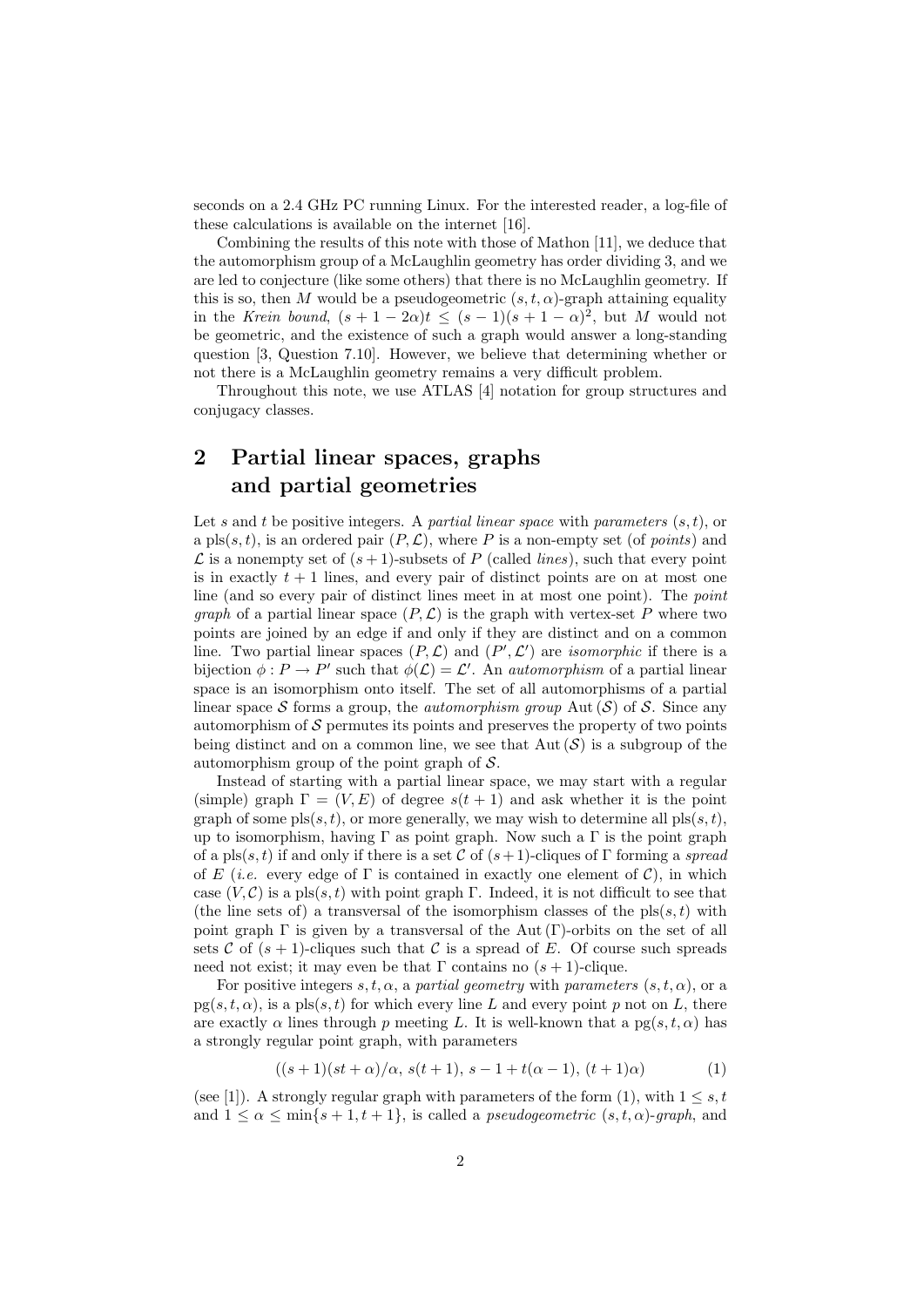such a graph is called *geometric* if it is the point graph of at least one  $pg(s, t, \alpha)$ . It is known that in a pseudogeometric  $(s, t, \alpha)$ -graph Γ having an  $(s + 1)$ -clique C, that every vertex not in C is adjacent to exactly  $\alpha$  elements of C, and so a pseudogeometric  $(s, t, \alpha)$ -graph  $\Gamma$  is geometric if and only if it is the point graph of a pls $(s, t)$ , and every pls $(s, t)$  having  $\Gamma$  as point graph is a pg $(s, t, \alpha)$  (see [8]).

The GRAPE package [15] for GAP [6] contains a function PartialLinear-Spaces to classify the partial linear spaces with given point graph and parameters. (The algorithm used is similar to that independently devised by Reichard [12].) In general this can be an extremely difficult problem, but this function has been used successfully with certain pseudogeometric  $(s, t, \alpha)$ -graphs to classify the  $pg(s, t, \alpha)$  having these as point graphs. One such application, described fully in the GRAPE documentation [15], shows that the Haemers partial geometry  $[8]$ , a certain  $pg(4, 17, 2)$ , is uniquely determined (up to isomorphism) by its point graph, as is the dual of the Haemers partial geometry, and each of these geometries has automorphism group isomorphic to  $A_7$ . Unfortunately, the problem of classifying the  $pg(4, 27, 2)$  (whose point graph would be the McLaughlin graph) seems much too difficult to handle in the same way.

## 3 The 5-cliques of the McLaughlin graph

In this section we collect some results about the 5-cliques of the McLaughlin graph. These facts can be easily established using the information on  $McL$  and  $McL: 2$  contained in the ATLAS [4, pp. 100–101], together with straightforward calculation in GAP and GRAPE, which the interested reader can find in [16], or do for herself using the copy of the McLaughlin graph (in GRAPE format) in the GRAPE package file grh/McL. The automorphism group of this graph can be obtained using the GRAPE command AutGroupGraph.

**Theorem 3.1** Let M be the McLaughlin graph, and let  $G = \text{Aut}(M) \cong M cL: 2$ . Then M has exactly 15400 maximal cliques, all of size 5, forming just one Gorbit. The stabilizer in G of a 5-clique C is a group H of shape  $3^{1+4}_+$ : 4.S<sub>5</sub>, the normalizer in G of a 3A-generated subgroup  $T$  of order 3, corresponding to  $C$ . This subgroup  $T$  is the centre of the derived subgroup of  $H$ , and  $C$  is the set of fixed points of T. In its action on the set of 5-cliques of  $M$ ,  $H$  has just five orbits, of sizes

### 1, 90, 1215, 2430, 11664.

Representative cliques in these orbits have respective intersection sizes

$$
5,\ 2,\ 1,\ 0,\ 0
$$

with  $C$ , and the cyclic 3A-subgroups corresponding to these representatives generate with T respective groups of shapes

$$
3, 3^2, 2 \cdot A_4, 2 \cdot A_5, 5_+^{1+2} : 3.
$$

## 4 A group-theoretical condition equivalent to the existence of a McLaughlin geometry

This short section is independent of the remainder of the paper, but contains a result we think is worth pointing out.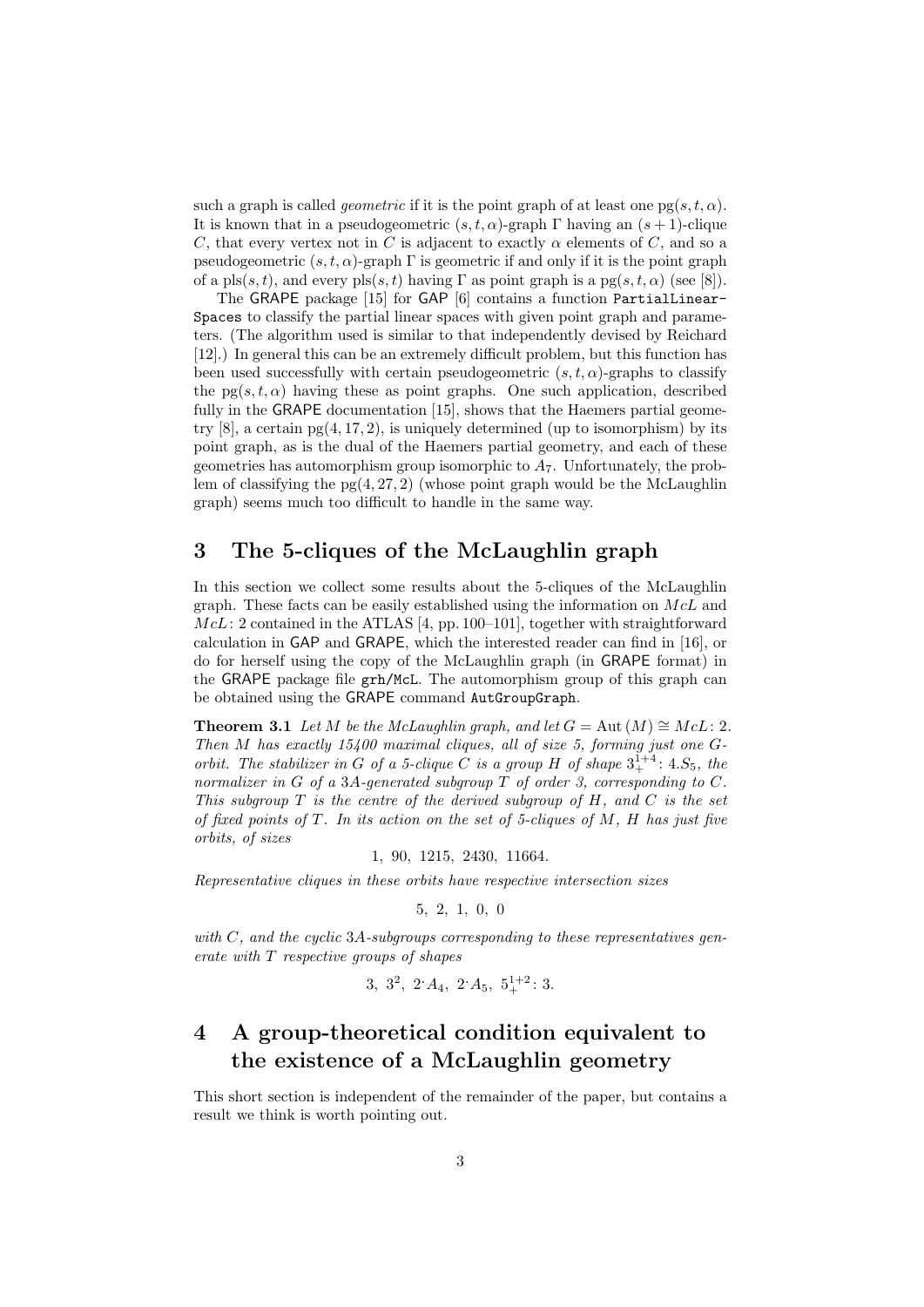A McLaughlin geometry would have exactly  $(275 \times 28)/5 = 1540$  lines, and so if the McLaughlin graph  $M$  is geometric it would contain 1540 5-cliques meeting pairwise in at most 1 vertex. Conversely, if M has a set C of 1540 5-cliques meeting pairwise in at most 1 vertex, then each vertex of  $M$  would have to be contained in exactly 28 elements of C, and so  $(V(M), \mathcal{C})$  would be a pls(4,27) with point graph  $M$ , and so a McLaughlin geometry. From Theorem 3.1, we see that two distinct 5-cliques of M meet in more than one point (necessarily in two points) if and only if their corresponding subgroups of order 3 commute. We have thus proved:

Theorem 4.1 There is a McLaughlin geometry if and only if the McLaughlin group has a set of 1540 3A-generated subgroups of order 3, no distinct pair of which commute.

# 5 A McLaughlin geometry has a small automorphism group

In this section we consider possible groups of automorphisms of a McLaughlin geometry  $\mathcal{M} = (P, \mathcal{L})$ . Such a group must be a subgroup of the automorphism group of the McLaughlin graph M. Moreover, if  $H \n\t\leq$  Aut  $(\mathcal{M})$  and  $g \in \text{Aut}(M)$ , then  $H^g \leq \text{Aut}(\mathcal{M}^g)$ , where  $H^g = g^{-1}Hg$ , and  $\mathcal{M}^g = (P, \mathcal{L}^g)$  is a McLaughlin geometry isomorphic to  $M$ . Hence, we restrict our attention to conjugacy class representatives of subgroups of  $McL: 2$ .

We shall apply the GRAPE package functionality which can classify the cliques with given vertex-weight sum in a vertex-weighted G-graph (see [14] and the GRAPE documentation [15]), in order to show that a McLaughlin geometry cannot have an automorphism of order 2, nor an automorphism in class 3B or  $5B$  of  $McL: 2$ . (This technique has applicability to other pseudogeometric  $(s, t, \alpha)$ -graphs, even very large ones whose  $(s + 1)$ -cliques cannot be explicitly listed.) We also show that a McLaughlin geometry has no automorphism in class  $9AB$  of  $McL: 2$  (the class  $9AB$  is the union of  $McL$ -classes  $9A$  and  $9B$ ).

In [11], Mathon describes the computational techniques he used to show that a McLaughlin geometry has no automorphism of order 5, 7 or 11. Combining our results with those of Mathon, it follows (see  $[4, p. 101]$ ) that the automorphism group of a McLaughlin geometry is trivial or a 3-group whose nontrivial elements are all in class 3A. Consideration of the five possibilities of subgroups generated by two 3A-elements (see Theorem 3.1) shows that the only possibility is a 3Agenerated subgroup of order 3 (the  $3^2$  possibility contains  $3B$ -elements).

Remarks The computations required to obtain the results of this section were surprisingly quick, and Reichard [13] has since used the methods of Mathon to verify these results. We plan to apply our methods to larger pseudogeometric graphs. Reichard has done further work to establish the non-existence of a McLaughlin geometry having certain line-sets through a point. These line-sets correspond to certain "point-spreads" of a  $pg(3, 9, 1)$ ; all the point-spreads of such a geometry have been determined independently by Reichard and Brouwer (see [2]).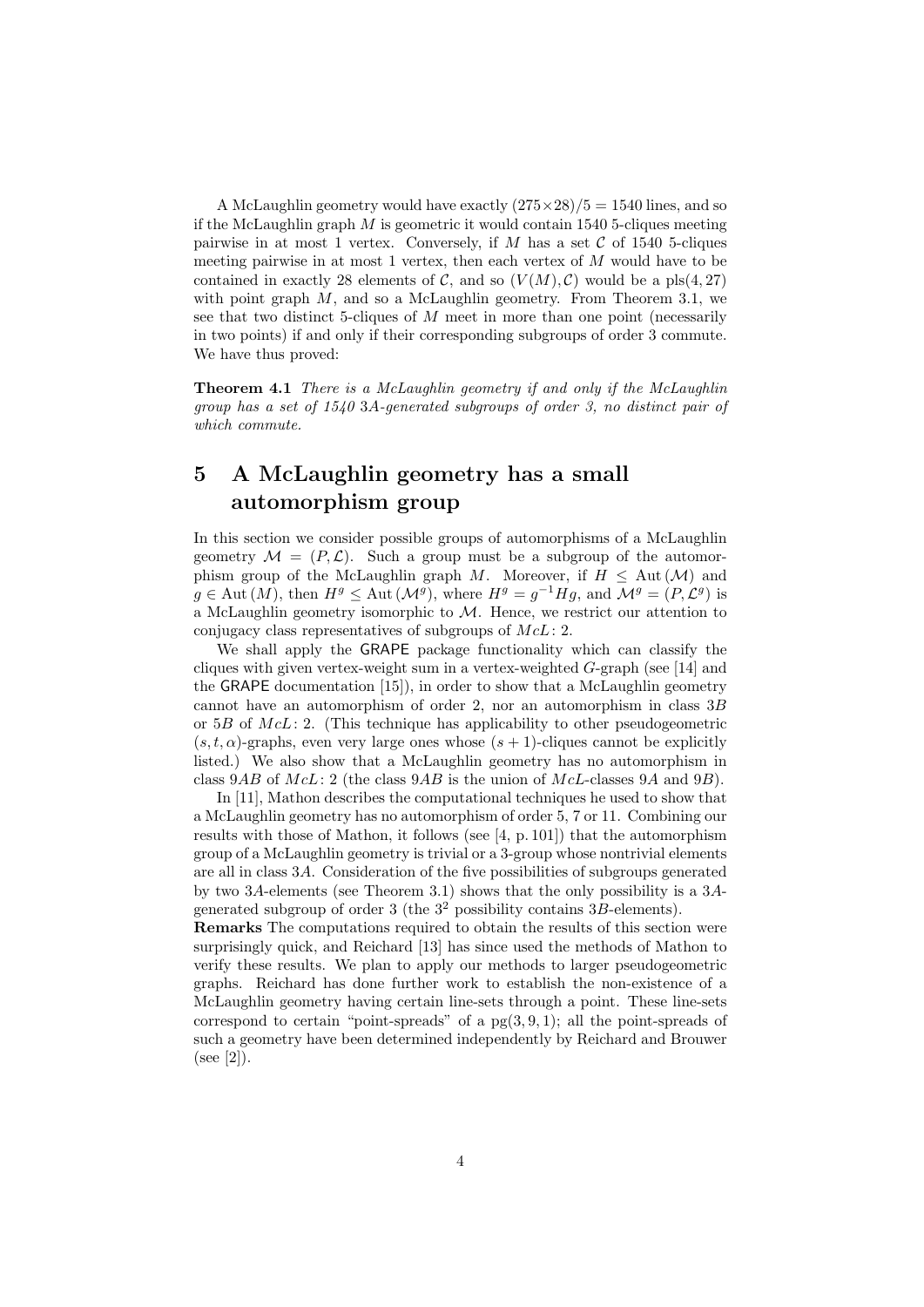### 5.1 Eliminating some possible groups of automorphisms

We make use of the following:

**Lemma 5.1** Let  $S = (P, \mathcal{L})$  be a pls(s, t) with point graph  $\Gamma$ , and let  $H \leq$ Aut (S). Then there is a set C of H-invariant  $(s + 1)$ -cliques of  $\Gamma$ , such that each edge of  $\Gamma$  fixed by H is contained in an element of C, and no two distinct elements of C meet in two or more vertices.

*Proof.* Suppose H fixes the edge e of Γ. There is just one  $L \in \mathcal{L}$  containing e, and if  $\sigma \in H$  then  $e = e^{\sigma} \subseteq L^{\sigma}$ , and so  $L^{\sigma} = L$ . Thus, the set of H-invariant edges of Γ must be covered by a set C of H-invariant  $(s + 1)$ -cliques of Γ, corresponding to the H-invariant lines of  $\mathcal S$  containing these fixed edges, and so no two distinct elements of  $C$  meet in two or more vertices.

We shall apply the above lemma to eliminate certain cyclic subgroups  $H$ of  $McL: 2$  as possible groups of automorphisms of a McLaughlin geometry by showing in these cases the required set  $C$  of fixed 5-cliques does not exist.

The McLaughlin graph has just 15400 edges and 15400 5-cliques, and so it is easy to store these on a computer and to determine which are H-invariant for a given  $H \leq M c L$ : 2. However, we may use GRAPE to directly compute the H-invariant cliques of a given size (including size 2), as described below.

Let  $\Gamma$  be a (finite, simple) graph, and let  $H \leq$  Aut (Γ). We define a vertexweighted graph  $\Delta = \Delta(\Gamma, H)$ , called the *collapsed complete-orbits graph of*  $\Gamma$ with respect to H, as follows. We have that v is a vertex of  $\Delta$  if and only if v is an H-orbit of vertices of  $\Gamma$  as well as a clique of  $\Gamma$ . Furthermore, if v is a vertex of  $\Delta$  then its *weight* is the size of v. Vertices v and w are adjacent in  $\Delta$ if and only if  $v \neq w$  and  $v \cup w$  is a clique of Γ. Now let N be a subgroup of Aut  $(\Gamma)$  such that N normalizes H. Then N permutes the H-orbits of vertices of  $\Gamma$  and preserves the property of being a clique of  $\Gamma$  of a given size. We thus see that N acts on  $\Delta$  as a group of vertex-weight preserving automorphisms. To classify the H-invariant k-cliques of  $\Gamma$  up to the action of N, we may use GRAPE to first compute  $\Delta = \Delta(\Gamma, H)$  as an N-graph (see the GRAPE documentation for CollapsedCompleteOrbitsGraph) and then use the GRAPE function CompleteSubgraphsOfGivenSize applied to  $\Delta$  to classify the cliques of  $\Delta$  with vertex-weight sum k (corresponding to the H-invariant k-cliques of Γ). We can, if we desire, then list all  $H$ -invariant k-cliques of  $\Gamma$ .

We now assume we are given a subgroup  $H$  of the group  $G$  of automorphisms of the McLaughlin graph M, together with the set  $\mathcal E$  of the edges of M fixed by H and the set C of the 5-cliques of M fixed by H and containing at least one element of  $\mathcal{E}$ . We then form a vertex-weighted graph  $\Lambda$ , with vertex-set  $\mathcal{C}$ , the weight of a vertex  $C$  being the number of edges in  $\mathcal E$  contained in  $C$ , and with two distinct vertices  $C, D \in \mathcal{C}$  adjacent if and only if their intersection has size at most 1. We then use the GRAPE function CompleteSubgraphsOfGivenSize to determine whether or not  $\Lambda$  has a complete-subgraph with vertex-weight sum equal to  $|\mathcal{E}|$ , the number of edges fixed by H. If not, then Lemma 5.1 tells us that H cannot be a group of automorphisms of a McLaughlin geometry.

We apply this method to a set of representatives  $H$  of the conjugacy classes of the non-trivial cyclic subgroups of  $G = Aut(M)$ , such that H has order 2 or odd order, and fixes at least one edge of M. These are the groups  $\langle x \rangle$ , where x is in one of the conjugacy classes  $2A$ ,  $3A$ ,  $3B$ ,  $5B$ ,  $9AB$ ,  $2B$  of G. These groups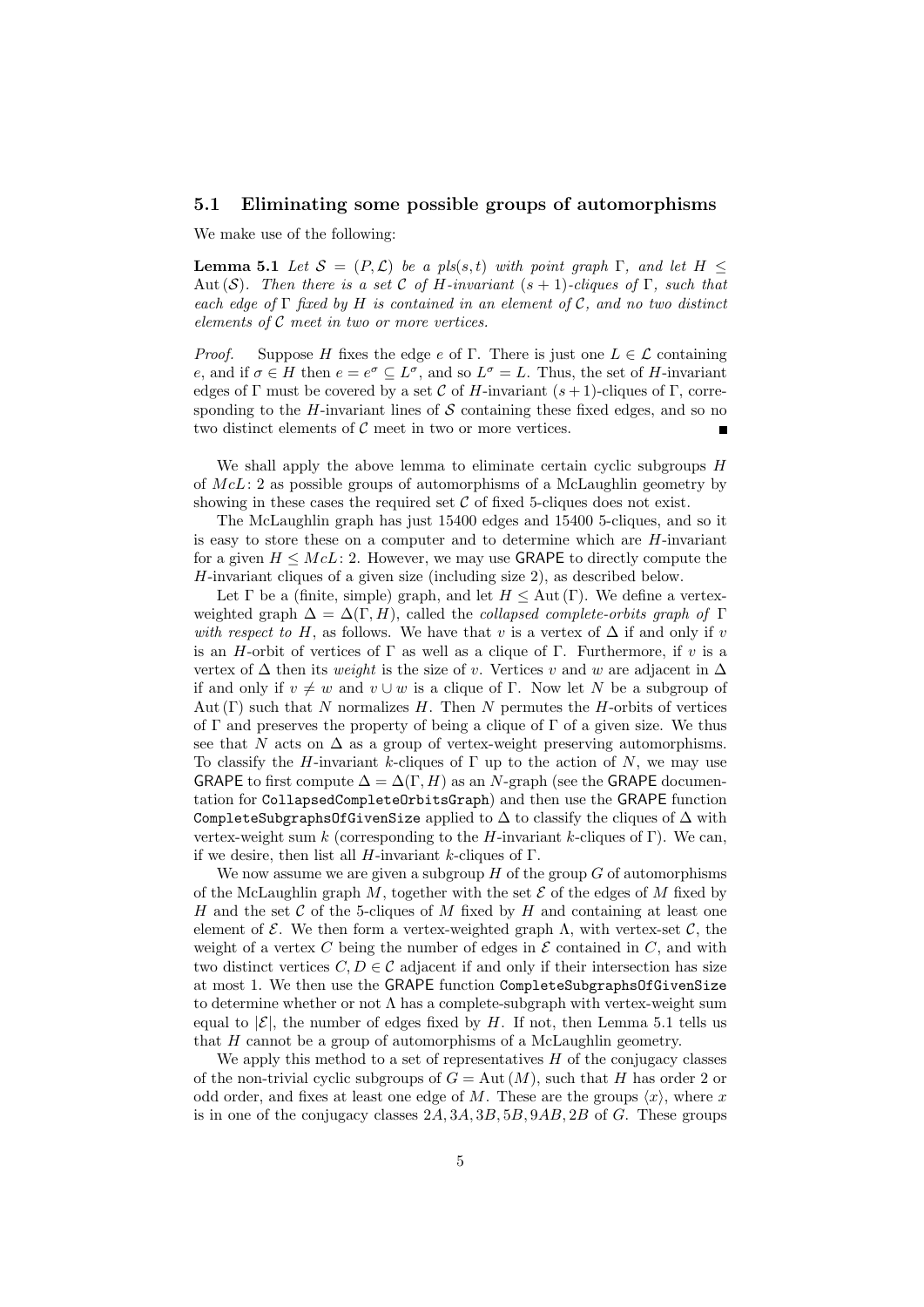have, respectively, 280, 10, 37, 5, 1, 66 fixed edges and 56, 91, 10, 0, 1, 110 fixed cliques, each containing at least one fixed edge. Applying the above method, we obtain the following:

Theorem 5.2 The automorphism group of a McLaughlin geometry contains no element in any of the conjugacy classes  $2A, 3B, 5B, 2B$  of  $McL: 2$ .

In particular, since  $McL: 2$  has just two conjugacy classes of involutions, we have that the automorphism group of a McLaughlin geometry contains no element of even order.

The above method does not eliminate elements in classes 3A or 9AB (in both cases the required set of fixed cliques exists), but we can eliminate the possibility of an automorphism in class  $9AB$  as follows. Let  $H = \langle x \rangle$ , where  $x \in 9AB$ . Then H fixes just one edge,  $e = \{v, w\}$  say, of M. We then consider the 5-cliques of M intersecting e nontrivially, and determine that there is no H-invariant subset  $\mathcal D$  of these cliques, such that the elements of  $\mathcal D$  meet pairwise in at most one vertex, and the elements of  $D$  cover all edges of  $M$  incident to v or w (or both). This is done via further applications of the GRAPE functions CollapsedCompleteOrbitsGraph and CompleteSubgraphsOfGivenSize.

# 6 No McLaughlin geometry satisfies the Axiom of Pasch

A partial geometry satisfies the Axiom of Pasch if for any pair  $L_1$ ,  $L_2$  of distinct lines meeting in one point x, and any two further lines  $M_1, M_2$  each meeting both  $L_1$  and  $L_2$  in one point other than x each, we have that  $M_1$  and  $M_2$ meet (see [5]). In this section, we show that there is no McLaughlin geometry satisfying the Axiom of Pasch.

As usual, let M be the McLaughlin graph, and  $G = Aut(M)$ . By Theorem 3.1 we see that, up to the action of  $G$ , there is a unique pair  $X, Y$  of 5-cliques meeting in just one vertex, say x. Let  $x_1, x_2, x_3, x_4$  be the remaining vertices of X. Now  $x_1$  is adjacent to just two vertices of Y (since M is a pseudogeometric  $(4, 27, 2)$ -graph), one of which is x. Call the other  $y_1$ . As  $y_1$  is adjacent to just two vertices of  $X$ , these must be  $x$  and  $x_1$ . Similarly, there are three further vertices  $y_i$  of  $Y$   $(i = 2, 3, 4)$ , with  $x_i$  adjacent to  $x$  and  $y_i$  in  $Y$ , and  $y_i$  adjacent to x and  $x_i$  in X. Calculation (see [16]) shows that there is only one set  $\{Z_1, Z_2, Z_3, Z_4\}$  of four 5-cliques of M with the properties that  $Z_i$  contains  $x_i$  and  $y_i$  and no other vertex of X or Y, and that, if  $i \neq j$ , then  $Z_i$  and  $Z_j$ meet in exactly one vertex. Hence, if  $X$  and  $Y$  are lines in a McLaughlin geometry (with point graph M) satisfying the Axiom of Pasch, then  $Z_1, Z_2, Z_3, Z_4$ are lines as well. We call  $\mathcal{P} := \{X, Y, Z_1, Z_2, Z_3, Z_4\}$  the *Pasch closure* of the pair  $\{X, Y\}$  of 5-cliques of M (which meet in just one vertex). We remark that the 3A-subgroups corresponding to the cliques in  $\mathcal P$  generate a subgroup  $2 \Delta_8$ of G, and that the G-stabilizer of  $P$  is of shape 4. $S_6$  (these facts are verified computationally in [16]).

Theorem 6.1 No McLaughlin geometry satisfies the Axiom of Pasch.

*Proof.* Let  $M$  be a McLaughlin geometry satisfying the the Axiom of Pasch and having point graph  $M$ . Without loss of generality, we assume the line set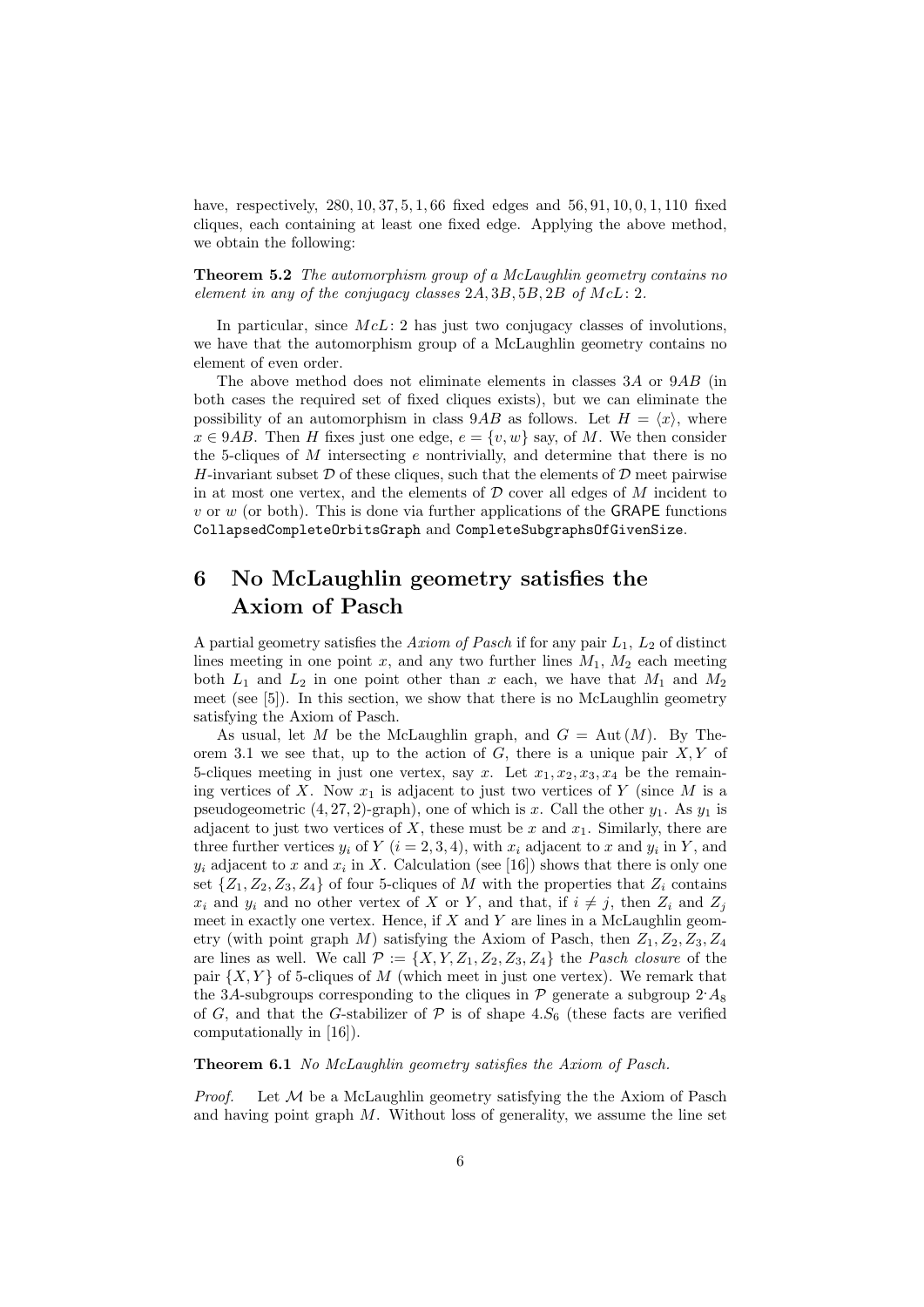of  $M$  includes two given 5-cliques X and Y of M meeting in just one vertex, x say.

Let H be the stablilizer of  $\{X, Y\}$  in Aut  $(M)$ . Then H (of order 192) acts on the set  $\mathcal C$  of 5-cliques containing x and meeting neither X nor Y in any other vertex. (C is the set of candidates for the lines through  $x$  in addition to  $X$  and Y.) Now H acting on C has orbit-lengths 96, 64, 48, 2. Let  $C_1$ ,  $C_2$ ,  $C_3$ ,  $C_4$  be representatives of the orbits with these respective lengths. For each  $i = 1, 2, 3$ we set  $\mathcal{L}_i = \{X, Y, C_i\}$ , and then, we add to each  $\mathcal{L}_i$  the elements of the Pasch closures of  $\{X, Y\}$ , of  $\{X, C_i\}$ , and of  $\{Y, C_i\}$ , so that each  $\mathcal{L}_i$  has size 15. It turns out that  $\mathcal{L}_3$  has 6 pairs of 5-cliques meeting in two points, and so no cliques in the third H-orbit can be lines of M. For  $i = 1, 2$  we attempt to further enlarge  $\mathcal{L}_i$  by adding to it the elements of the Pasch closures of every distinct pair of intersecting cliques in the original  $\mathcal{L}_i$  of size 15. After doing this,  $|\mathcal{L}_1| = |\mathcal{L}_2| = 63$ , but  $\mathcal{L}_1$  has 15 pairs of cliques meeting in 2 points and  $\mathcal{L}_2$  has 12 such pairs. We conclude that no cliques in the first or second orbit can be lines of  $M$ . This leaves just the two cliques in the fourth orbit as possible lines through  $x$  together with  $X$  and  $Y$ , but there should be 28 lines through a point of  $M$ . We conclude that  $M$  does not exist.

## References

- [1] R.C. Bose, Strongly regular graphs, partial geometries and partially balanced designs, Pac. J. Math. 13 (1963), 389–419.
- [2] A.E. Brouwer, http://www.win.tue.nl/~aeb/drg/graphs/U4\_3.html
- [3] P.J. Cameron, J.-M. Goethals and J.J. Seidel, Strongly regular graphs having strongly regular subconstituents, J. Algebra 55 (1978), 257–280.
- [4] J.H. Conway, R.T. Curtis, S.P. Norton, R.A. Parker and R.A. Wilson, ATLAS of Finite Groups, Clarendon Press, Oxford, 1985.
- [5] F. De Clerck and H. Van Maldeghem, Some classes of rank 2 geometries, Handbook Of Incidence Geometry: Buildings and Foundations, North-Holland, Amsterdam, 1995, 433–475.
- [6] The GAP Group, GAP Groups, Algorithms, and Programming, Version 4.4, 2005, http://www.gap-system.org/
- [7] J.-M. Goethals and J.J. Seidel, The regular two-graph on 276 vertices, Discrete Math. 12 (1975), 143–158.
- [8] W. Haemers, A new partial geometry constructed from the Hoffman-Singleton graph, Finite Geometries and Designs (Proc. Conf., Chelwood Gate, 1980), London Math. Soc. Lecture Note Ser. 49, Cambridge Univ. Press, 1981, 119–127.
- [9] J.H. van Lint, On ovals in  $PG(2, 4)$  and the McLaughlin graph, *Papers* Dedicated to J.J. Seidel, Eindhoven, 1984, 234–255.